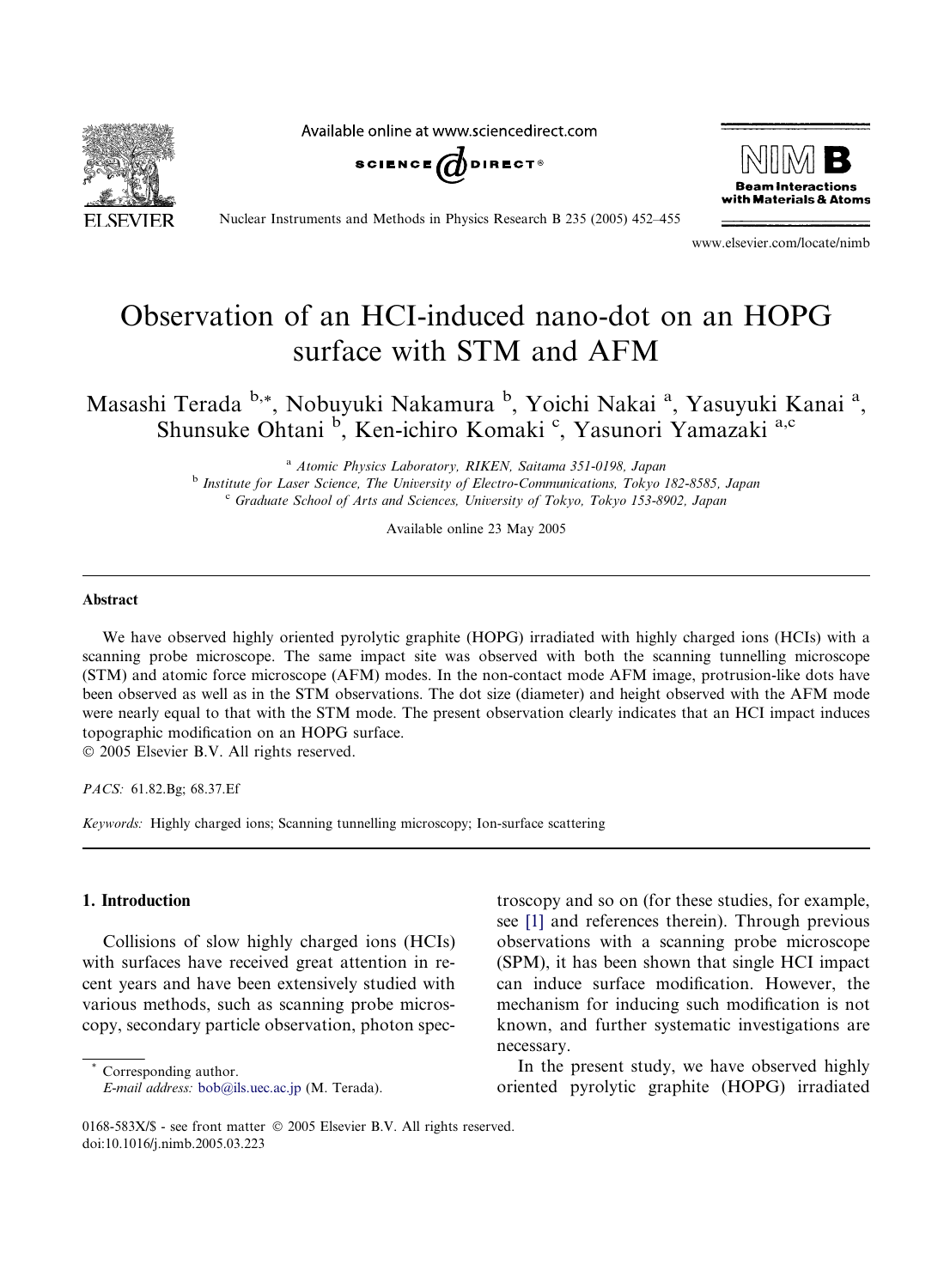with slow HCIs using both the scanning tunnelling microscope (STM) and atomic force microscope (AFM) modes of an SPM. Up to now, several groups [\[2,3\]](#page-3-0) have performed similar observations. In those studies, each impact site was observed as a protrusion-like dot with a height of  $\sim$ 1 nm and a diameter of several nm in the STM observation. However, no surface deformation was observed with an AFM. Consequently, it was concluded that the protrusion observed with a STM did not correspond to topographic surface modification but to the change in the electronic density of states.

In order to clarify these interesting but puzzling observations, the same nano-dot induced on an HOPG surface was observed with both the STM and AFM modes. The present study is different from the previous ones in the following points: (1) higher charge states such as  $Xe^{46+}$  were used to induce larger modification; (2) the STM and AFM images of the same impact site were observed with the same conductive cantilever; (3) AFM observations were performed with the non-contact (NC-AFM) mode while the previous observations were performed with the contact mode in which strong repulsive force was applied on the sample surface. The present results are discussed in comparison with previous measurements.

#### 2. Experiments

We have been using two ion sources, a high- $T_{\rm C}$ superconductor EBIS [\[4\]](#page-3-0) and the Tokyo-EBIT [\[5\]](#page-3-0) depending on the charge state used. The former can produce relatively intense but relatively low charged ions and was used for charge states of up to 40+. On the other hand, the latter can produce highly charged but relatively low intensity ion beam and was used for charge states higher than 40+. HOPG cleaved in the air with adhesive tape was irradiated with HCIs from one of those ion sources. After irradiation, the HOPG sample was exposed to air, transported and set on a sample holder of the ultra high vacuum SPM.

The SPM used is JEOL JSPM-4500A, which can be operated with both the STM and AFM modes. When a conductive cantilever is used, one can observe the same position of a sample both with the STM and AFM modes at atomic resolution without changing the tip. This is quite important for the present study since we are interested in the difference between the STM and AFM images of the same dot. In the present experiment, a Si cantilever coated with Pt was used. Since the tip curvature radius of the coated cantilever is rather large ( $\sim$ 40 nm) as compared with a tungsten tip (10–20 nm), it may be difficult to observe and discuss detailed structure of the dot. However, the present observations are considered to give important and useful information since the same dot was observed with the same tip for both the STM and AFM modes.

It is noted that the STM and AFM images were not observed simultaneously; the STM observation was done in the constant current mode while the NC-AFM observation was done in the frequency modulated (FM) mode.

### 3. Results and discussion

Fig. 1(a) and (b) show the STM and AFM images of the HOPG target irradiated with 138 keV  $Xe^{46+}$  ions, respectively. Each dot in the image corresponds to the nano-structure induced by single HCI impact. The size of the dot in the STM image was nearly equal to those obtained by several other groups [\[2,3,6,7\].](#page-3-0) From the distribution of the step and the dots, it was more or less certain that the NC-AFM and STM images were for the same area of the sample. As seen in Fig. 1(b), the nano-dots produced by HCI impact were



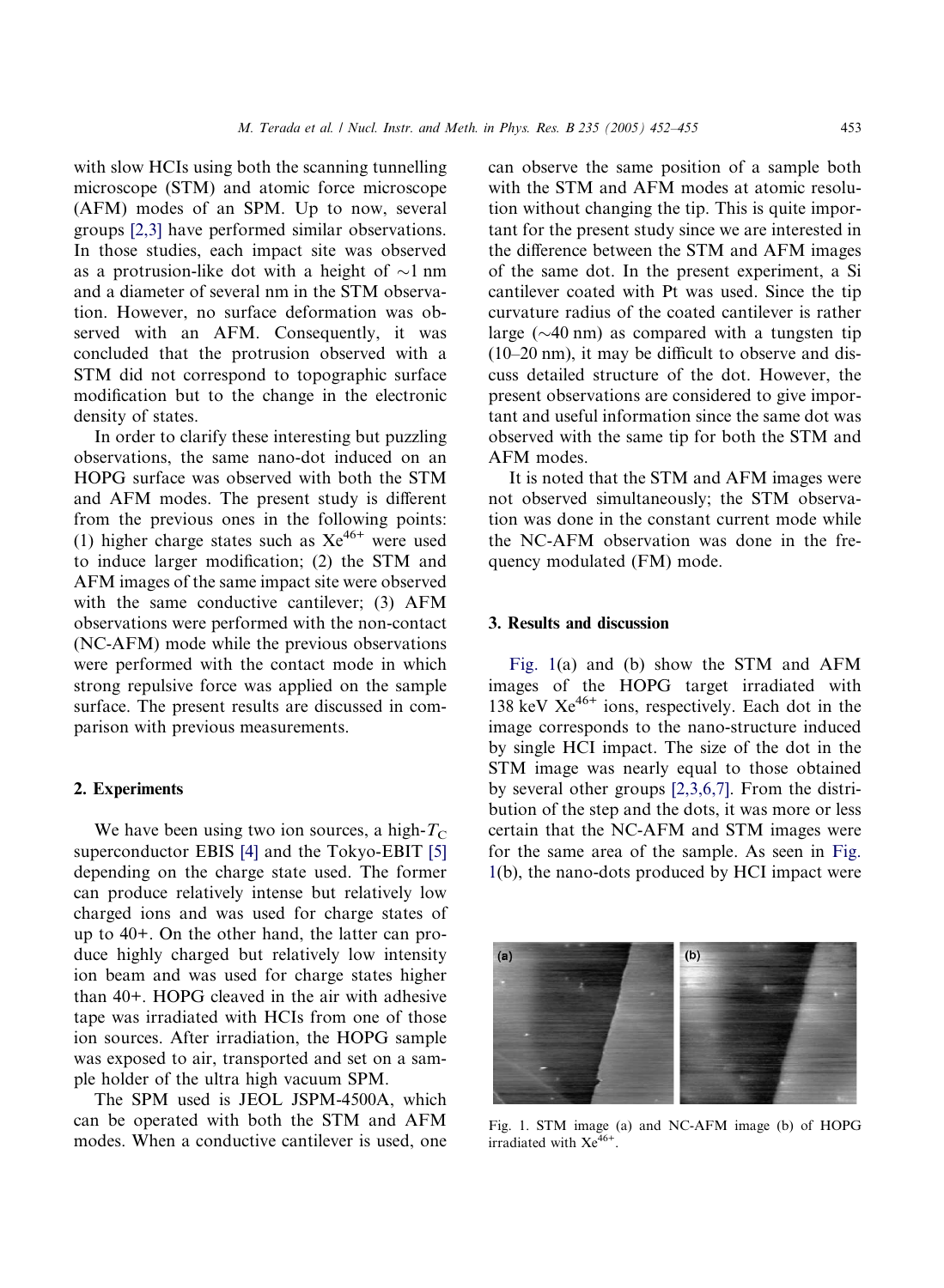observed also with the AFM mode. The present observation has clearly shown that the nano-dot corresponds to topographical change on the surface.

Fig. 2(a) and (b) show the results of close-up observations of the same nano-dot with the STM and AFM modes, respectively. It is clear that the structure is not a crater but a protrusion also in the NC-AFM image as well as the STM image. In contact-AFM observation, it is known that the same disordered area can be observed both as a crater and as a protrusion depending on the scan direction by the influence of lateral forces [\[8\],](#page-3-0) so that not only quantitative but also qualitative interpretation of the image is quite difficult. Since the lateral force effect is negligible in the NC-AFM mode, the present result clearly shows that the HCI-induced topographic features are protrusions.

The present results are listed in [Table 1](#page-3-0) together with several previous observations for the collisions of HCI with HOPG. In the previous studies, topographical change was not observed with an AFM even though protrusions were observed with an STM. The difference between the present and



Fig. 2. STM image (a) and NC-AFM image (b) of the same dot observed with the same tip. For each figure, the lower panel represents two dimensional image and the upper panel the cross section at the line in the lower panel.

the previous results may be due to the following reasons.

(1) The potential energy of the incident ion is quite different. In the present study,  $Xe^{46+}$  with a potential energy of 66 keV was used while for example  $Ar^{9+}$  with a potential energy of 1 keV was used by Gebeshuber et al. [\[3\]](#page-3-0). (2) The kinetic energy of the incident ion is also different; 138 keV in the present study while 0.15 keV for [\[3\]](#page-3-0) and 4 keV for [\[6\].](#page-3-0) It is conceivable that the larger potential and kinetic energies in the present study induced larger topographical change which can be easily observed with an AFM. (3) In the present study AFM observation was done with the NC-AFM mode while contact-AFM was used in the previous studies. In the contact AFM mode, strong repulsive force is applied on the sample surface, which may damage the nanodot produced by HCI impact. In addition, it was reported by several groups that the contact AFM mode did not have true atomic resolution and thus it could not observe atomic scale defects although it could observe periodic structure of a surface [\[9\]](#page-3-0). Although we tried the observation with the contact AFM mode, no topographic feature was recognized. Judging from these results, the contact AFM mode may be unsuitable for observations of nano-dots on HOPG while it was successfully used for observations of HCI-induced nano-structure on mica [\[8\]](#page-3-0). It is noted that tapping mode AFM has been used by An et al. [\[10\]](#page-3-0) to observe HOPG irradiated with 1 keV  $Ar<sup>+</sup>$ , and that they have observed protrusions with a height of 0.08–0.15 nm. The height of the dot in the present NC-AFM observation has been about 0.5 nm, which is much larger than that observed by An et al. It is considered that larger potential energy or larger kinetic energy or both in the present experiments induced larger topographic deformation. According to the observations by Minniti et al. with an STM [\[7\]](#page-3-0), the dot diameter and height increase with increasing charge state even when the kinetic energy is as high as  $276 \text{ keV}$  (see [Table 1](#page-3-0)). It may be concluded from the results discussed above that the potential energy or the charge state has more direct and stronger influence on the nano-dot size rather than the kinetic energy.